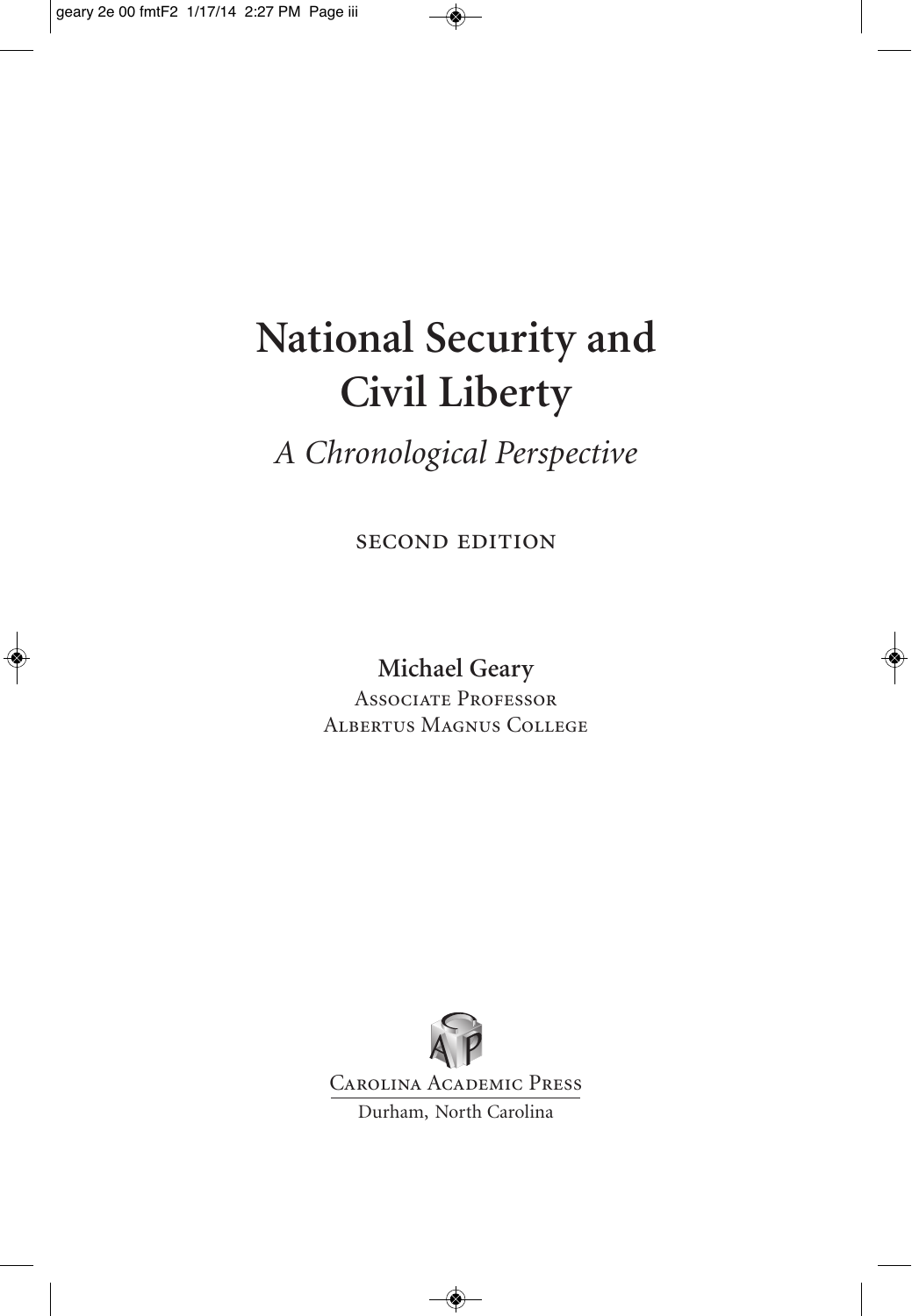Copyright © 2014 Michael Geary All Rights Reserved

Library of Congress Cataloging-in-Publication Data

Geary, Michael, 1960-

National security and civil liberty : a chronological perspective / Michael Geary. -- Second edition.

pages cm

Includes bibliographical references and index.

ISBN 978-1-61163-131-9 (alk. paper)

1. National security--United States--History. 2. Liberty--United States--History. I. Title.

UA10.5.G43 2014 355'.033073--dc23

#### 2013041049

#### Carolina Academic Press 700 Kent Street Durham, North Carolina 27701 Telephone (919) 489-7486

Fax (919) 493-5668 www.cap-press.com

Printed in the United States of America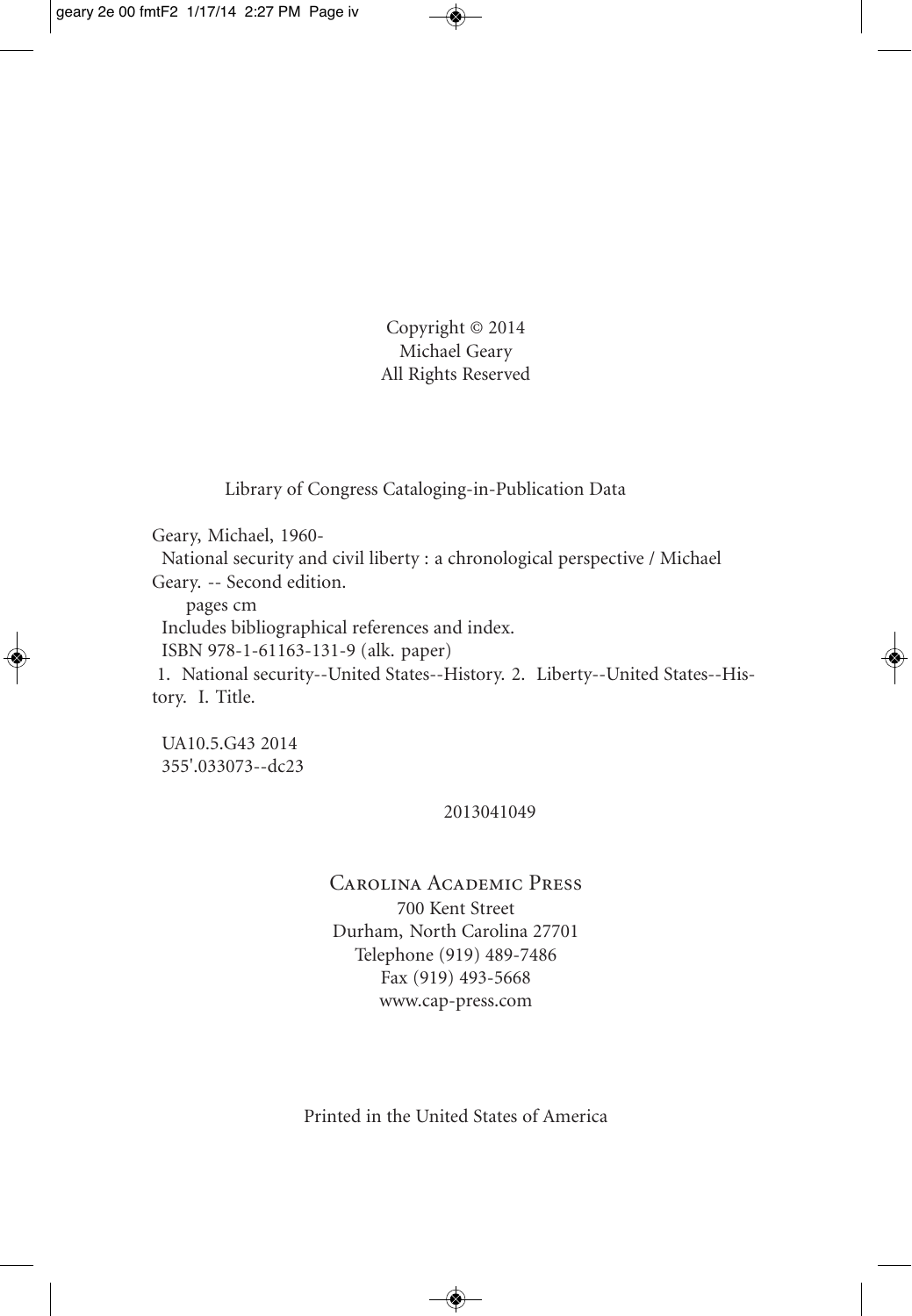## **Contents**

| <b>Table of Cases</b>         |                                                                     | X1             |
|-------------------------------|---------------------------------------------------------------------|----------------|
| Preface to the Second Edition |                                                                     | xiii           |
|                               | Chapter $1 \cdot$ The Terrorist Attacks of September 11, 2001       | 3              |
| Introduction                  |                                                                     | 3              |
|                               | 1. New Realities after the Terrorist Attacks                        | $\overline{4}$ |
|                               | Issues of Racial Profiling<br>a.                                    | 5              |
|                               | b. Unlawful Combatant Status                                        | 6              |
|                               | c. Military Courts for Civilians                                    | 8              |
|                               | d. Suspending Habeas Corpus                                         | 9              |
|                               | e. Domestic Spying                                                  | 10             |
|                               | 2. Regaining a Sense of Peace and Respect for                       |                |
|                               | the Rule of Law                                                     | 12             |
| Final Words                   |                                                                     | 13             |
|                               | Documents Accessed                                                  | 14             |
|                               | Questions to Consider                                               | 14             |
|                               | Chapter $2 \cdot$ The American Revolution Through the War of 1812   | 15             |
| Introduction                  |                                                                     | 15             |
|                               | 1. The Revolutionary War                                            | 18             |
|                               | Declaring Independence<br>a.                                        | 20             |
|                               | The Articles of Confederation: Working Together<br>b.               |                |
|                               | for Independence                                                    | 24             |
|                               | 2. Post-War Economic Concerns                                       | 28             |
|                               | Shays' Rebellion Challenges State Authority<br>a.                   | 28             |
|                               | The U.S. Constitution: Providing Liberty<br>b.                      |                |
|                               | and Security?                                                       | 29             |
|                               | The Whiskey Rebellion Challenges Federal Authority<br>$C_{\bullet}$ | 40             |
| 3.                            | Distrust of Aliens                                                  | 44             |
|                               | The Alien and Sedition Acts<br>a.                                   | 45             |
|                               | 4. Thomas Jefferson and Aaron Burr                                  | 47             |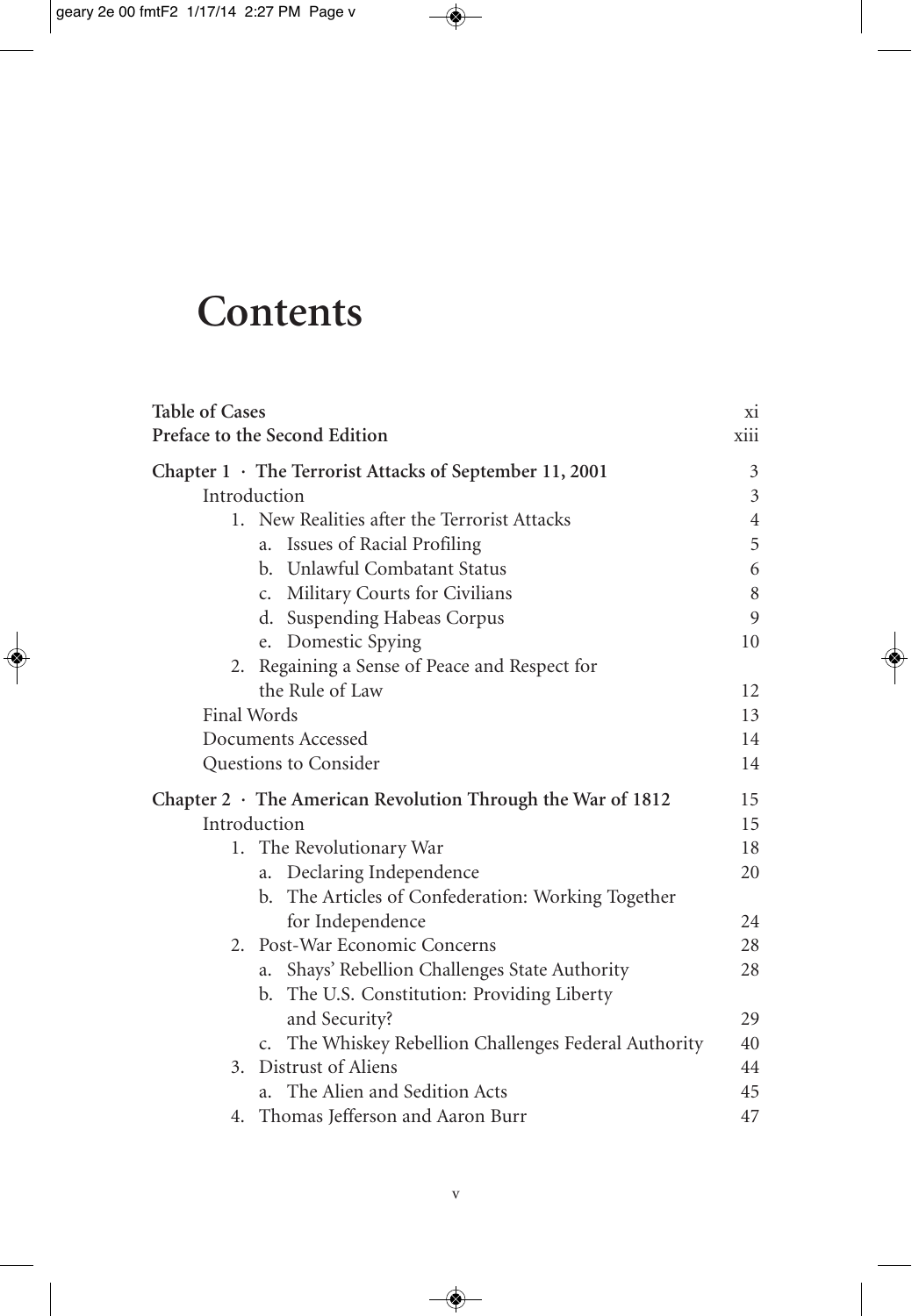#### vi CONTENTS

| Treason and Habeas Corpus<br>a.                    | 47  |
|----------------------------------------------------|-----|
| 5. The War of 1812                                 | 49  |
| General Andrew Jackson and Martial Law<br>a.       | 50  |
| Final Words                                        | 52  |
| Documents Accessed                                 |     |
| Questions to Consider                              | 53  |
| Chapter $3 \cdot$ The Civil War and Reconstruction | 55  |
| Introduction                                       | 55  |
| 1. The Civil War (1861 to 1865)                    | 56  |
| Suspending the Writ of Habeas Corpus<br>a.         | 60  |
| b. Curtailing First Amendment Rights               | 69  |
| c. Military Commissions                            | 74  |
| 2. Reconstruction (1865 to 1876)                   | 80  |
| The Military in Civil Affairs<br>a.                | 80  |
| Final Words                                        | 86  |
| Documents Accessed                                 | 88  |
| Questions to Consider                              | 88  |
| Chapter $4 \cdot$ The Great War to the Red Scare   | 89  |
| Introduction                                       | 89  |
| America Goes to War 1917–1918<br>1.                | 91  |
| Limiting Freedom of Speech and of the Press<br>a.  | 92  |
| b. Vigilantism, Free Speech, and                   |     |
| Political Association                              | 98  |
| Internment Camps in America<br>$C_{\bullet}$       | 103 |
| The 1920s and the Red Scare<br>2.                  | 105 |
| a. Fear of Immigrants                              | 105 |
| The American Labor Movement and<br>b.              |     |
| the Political Left                                 | 108 |
| The Red Raids<br>$\mathsf{C}$ .                    | 109 |
| d. States Outlaw Subversive Speech                 | 114 |
| Final Words                                        | 117 |
| Documents Accessed                                 | 118 |
| Questions to Consider                              | 118 |
| Chapter 5 · The World War II Era                   | 121 |
| Introduction                                       |     |
| 1. Hawaii After December 7, 1941                   | 123 |
| Declaring Martial Law<br>a.                        | 123 |
| b. Suspending Habeas Corpus                        | 124 |
|                                                    |     |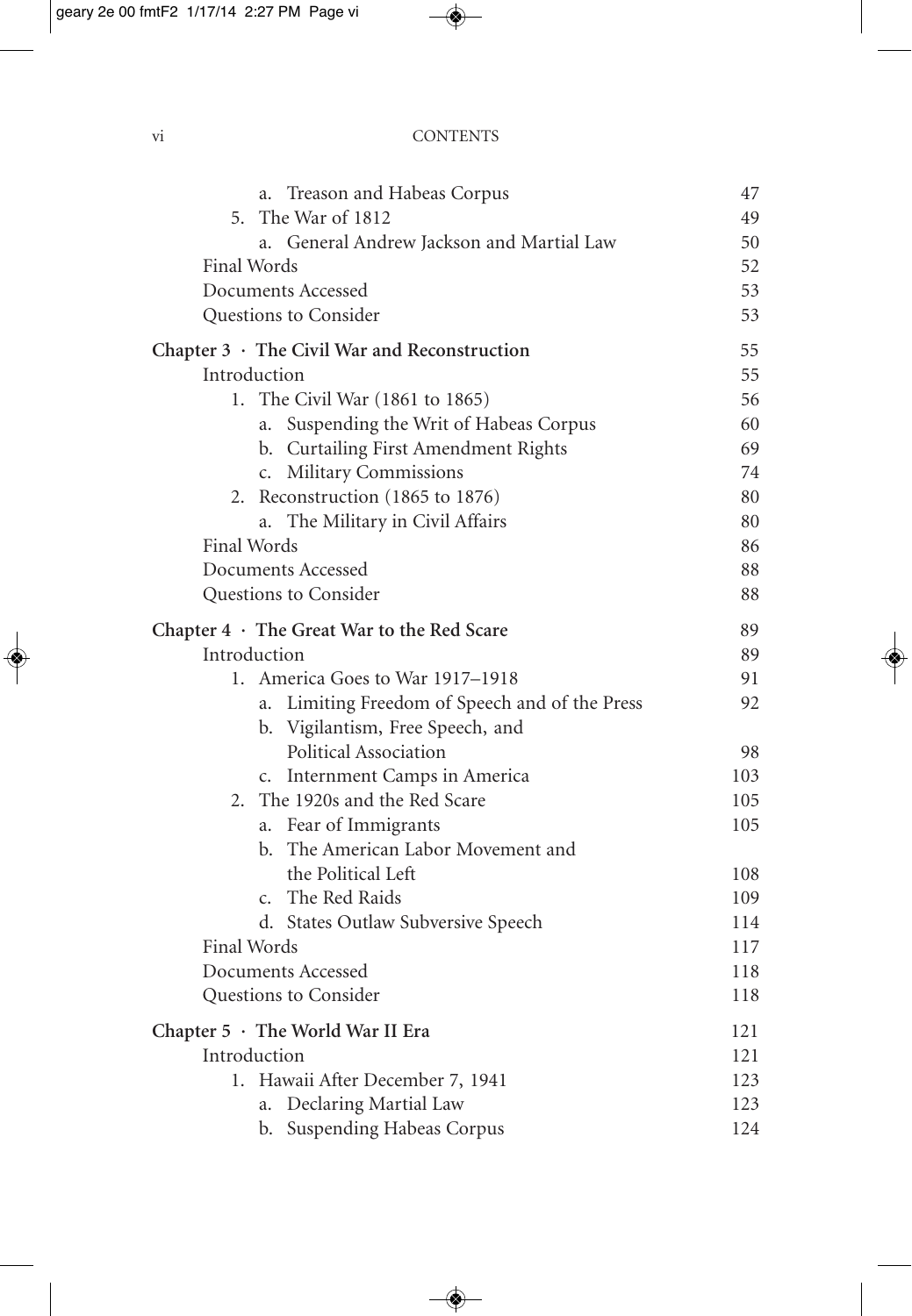#### CONTENTS vii

| 2.                    | The Home Front                                             | 128 |
|-----------------------|------------------------------------------------------------|-----|
|                       | Internment Camps in America<br>a.                          | 130 |
|                       | Military Law and the Suspension of<br>b.                   |     |
|                       | Habeas Corpus                                              | 142 |
|                       | Sedition Laws: Limiting Freedom of Speech<br>$C_{\bullet}$ |     |
|                       | and Political Association                                  | 148 |
|                       | d. Censorship: Limiting Freedom of Speech                  |     |
|                       | and of the Press                                           | 150 |
|                       | 3. The War Front: Military Commissions and                 |     |
|                       | the Constitution                                           | 153 |
|                       | Prosecuting War Criminals<br>a.                            | 153 |
|                       | b. Prosecuting Unlawful Combatants                         | 156 |
| <b>Final Words</b>    |                                                            | 158 |
|                       | Documents Accessed                                         | 160 |
|                       | Questions to Consider                                      | 160 |
|                       | Chapter 6 · The Cold War Years                             | 161 |
|                       | Introduction                                               | 161 |
|                       | 1. An Iron Curtain Descends                                | 162 |
|                       | The CIA Is Born to Combat the Communist<br>a.              |     |
|                       | Threat Abroad                                              | 165 |
| 2.                    | The Second Red Scare at Home                               | 166 |
|                       | a. The Specter of the Mass Detention of                    |     |
|                       | American Citizens                                          | 167 |
|                       | b. The First Amendment and "Un-American"                   |     |
|                       | Activities                                                 | 169 |
|                       | c. Senator Joseph McCarthy and His Enemies                 | 170 |
|                       | d. Loyalty Oaths                                           | 173 |
|                       | 3. The U.S. Supreme Court Limits Wartime                   |     |
|                       | Presidential Authority                                     | 176 |
|                       | Youngstown v. Sawyer: The Steel Seizure Case<br>a.         | 176 |
|                       | 4. Threatening the First Amendment Guarantees              |     |
|                       | of Free Speech and Political Association                   | 180 |
|                       | The Smith Act and the Advocacy of Change<br>a.             | 180 |
|                       | 5. The FBI Takes Matters into Its Own Hands                | 184 |
|                       | Operation COINTELPRO<br>a.                                 | 184 |
| <b>Final Words</b>    |                                                            | 188 |
| Documents Accessed    |                                                            | 190 |
| Questions to Consider |                                                            | 190 |
|                       |                                                            |     |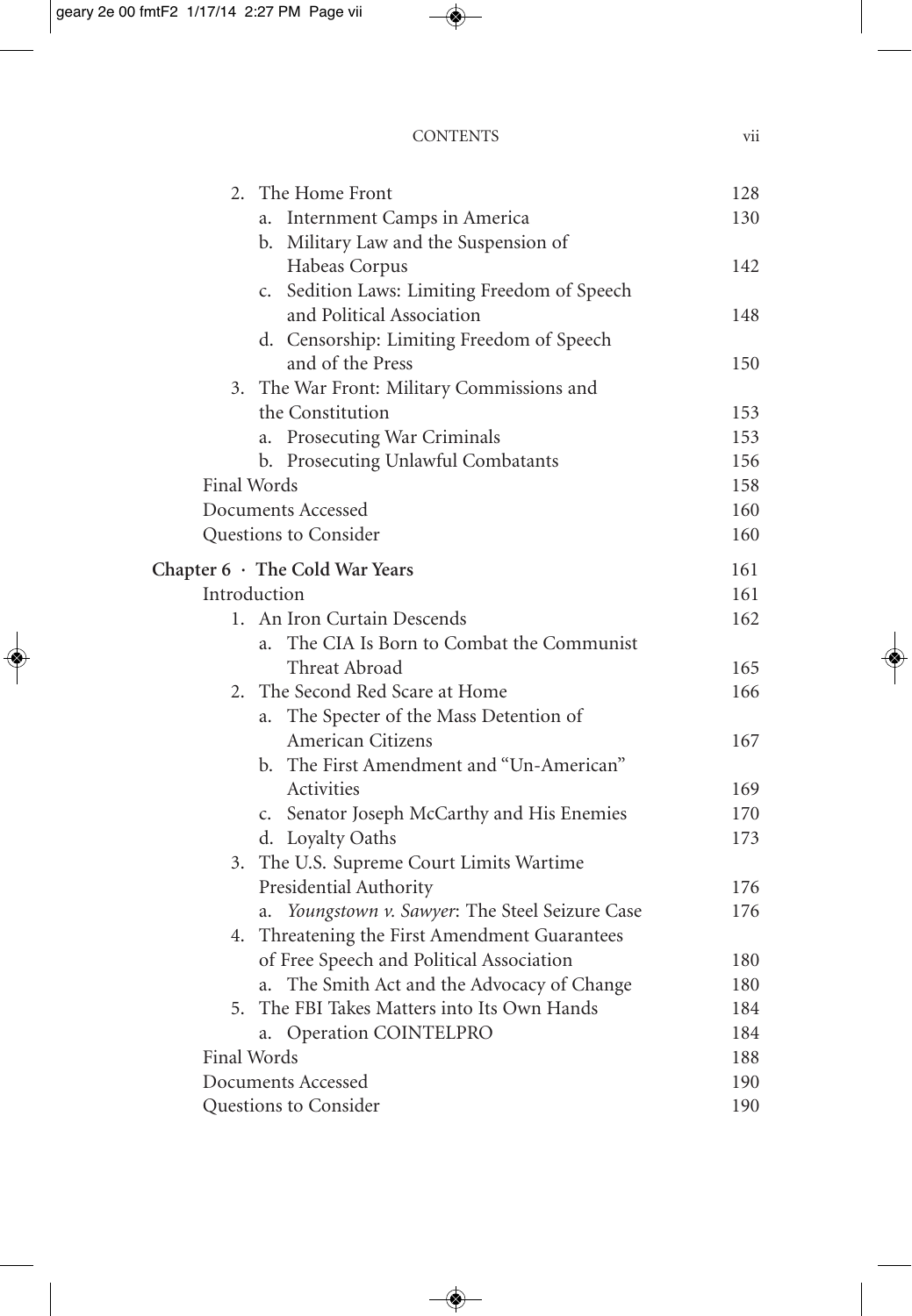|              | Chapter 7 · The 1960s and Early 1970s              | 191 |
|--------------|----------------------------------------------------|-----|
| Introduction |                                                    | 191 |
|              | 1. The FBI Expands its Counterintelligence Program | 193 |
|              | a. The Ku Klux Klan                                | 194 |
|              | b. Black "Nationalist" Groups                      | 194 |
|              | c. "New Left" Groups                               | 196 |
|              | d. COINTELPRO Methods                              | 196 |
|              | 2. The Army Monitors Political Protests at Home    | 199 |
|              | Urban Unrest Fuels the Need for<br>a.              |     |
|              | Intelligence Information                           | 200 |
|              | b. The U.S. Army Begins Nationwide                 |     |
|              | Political Surveillance                             | 202 |
|              | 3. The CIA Spies on Americans at Home              | 209 |
|              | Operation CHAOS<br>a.                              | 210 |
|              | 4. Spying Ends                                     | 212 |
|              | The U.S. Army Ends CONUS Spying<br>a.              | 212 |
|              | The FBI Shuts Down COINTELPRO<br>b.                | 213 |
|              | c. The CIA Ends CHAOS                              | 215 |
| Final Words  |                                                    | 217 |
|              | Documents Accessed                                 | 219 |
|              | Questions to Consider                              | 219 |
|              | Chapter $8 \cdot$ The 1970s through the 1990s      | 221 |
| Introduction |                                                    | 222 |
|              | 1. The Judicial Branch Limits Warrantless Law      |     |
|              | <b>Enforcement Surveillance</b>                    | 225 |
|              | a. The District Court Case                         | 226 |
|              | 2. The Executive and Legislative Branches          |     |
|              | Strengthen Federal Surveillance Authority          | 228 |
|              | The Foreign Intelligence Surveillance Act<br>a.    | 228 |
|              | b. Revised Attorney General FBI Guidelines         | 230 |
|              | c. Executive Order 12,333                          | 232 |
|              | d. Tightening Federal Rules of Discovery in        |     |
|              | National Security Cases                            | 233 |
|              | 3. The Consequences of Continued Domestic          |     |
|              | Political Spying in the 1980s                      | 235 |
| 4.           | The Military's Expanding Domestic Role in America  | 236 |
|              | Ignoring Limits on Using the Military<br>a.        |     |
|              | in Domestic Affairs                                | 237 |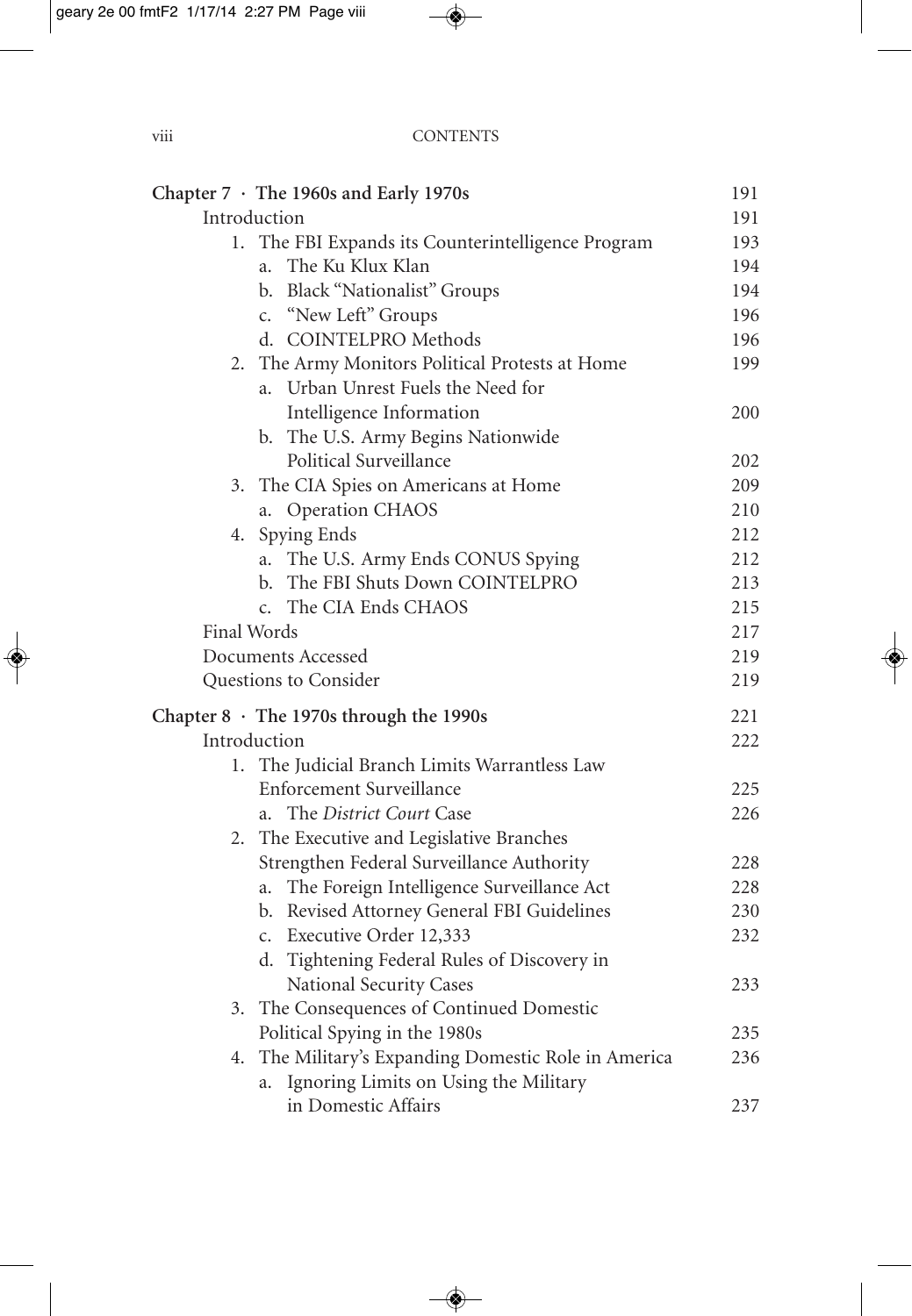#### CONTENTS ix

| b. Using the Militia to Suppress Political Protests:       |     |
|------------------------------------------------------------|-----|
| The Kent State Tragedy                                     | 239 |
| Using the Military to Support Federal Law<br>$C_{\bullet}$ |     |
| Enforcement: The Lessons of Wounded Knee                   | 240 |
| d. Militarizing Civilian Law Enforcement in                |     |
| Everyday Affairs                                           | 244 |
| Terrorists and Due Process<br>5.                           | 246 |
| Irish Terrorists, Muslim Terrorists, and<br>a.             |     |
| Homegrown Terrorists                                       | 247 |
| b. The AEDPA: Strengthening Anti-Terrorism Laws            | 248 |
| c. The Judiciary Limits Federal Anti-Terrorism             |     |
| Authority                                                  | 249 |
| Final Words                                                |     |
| Documents Accessed                                         | 251 |
| Questions to Consider                                      | 252 |
| Chapter $9 \cdot$ September 11, 2001 to Present            | 253 |
| Introduction                                               | 253 |
| 1. The U.S. Constitution and Terror Suspects in            |     |
| Post-9/11 America                                          | 255 |
| a. Suspending Habeas Corpus                                | 255 |
| b. Labeling Persons as Unlawful Combatants                 | 258 |
| c. Military Courts for Civilians                           | 260 |
| 2. Law Enforcement Efforts against Muslims in              |     |
| Post-9/11 America                                          | 268 |
| a. Constitutional Concerns for Immigrants in               |     |
| Post-9/11 America                                          | 270 |
| 3. Lessening Traditional Rights to Privacy                 | 275 |
| a. Enhanced Surveillance Capabilities                      | 275 |
| b. Expanding Spy Programs                                  | 277 |
| 4. Using Military Weapons and Tactics against              |     |
| Americans?                                                 | 279 |
| 5. Where Are We Now? Where Are We Headed?                  | 282 |
| <b>Final Words</b>                                         |     |
| Documents Accessed                                         |     |
| Questions to Consider                                      | 288 |
| Index                                                      | 289 |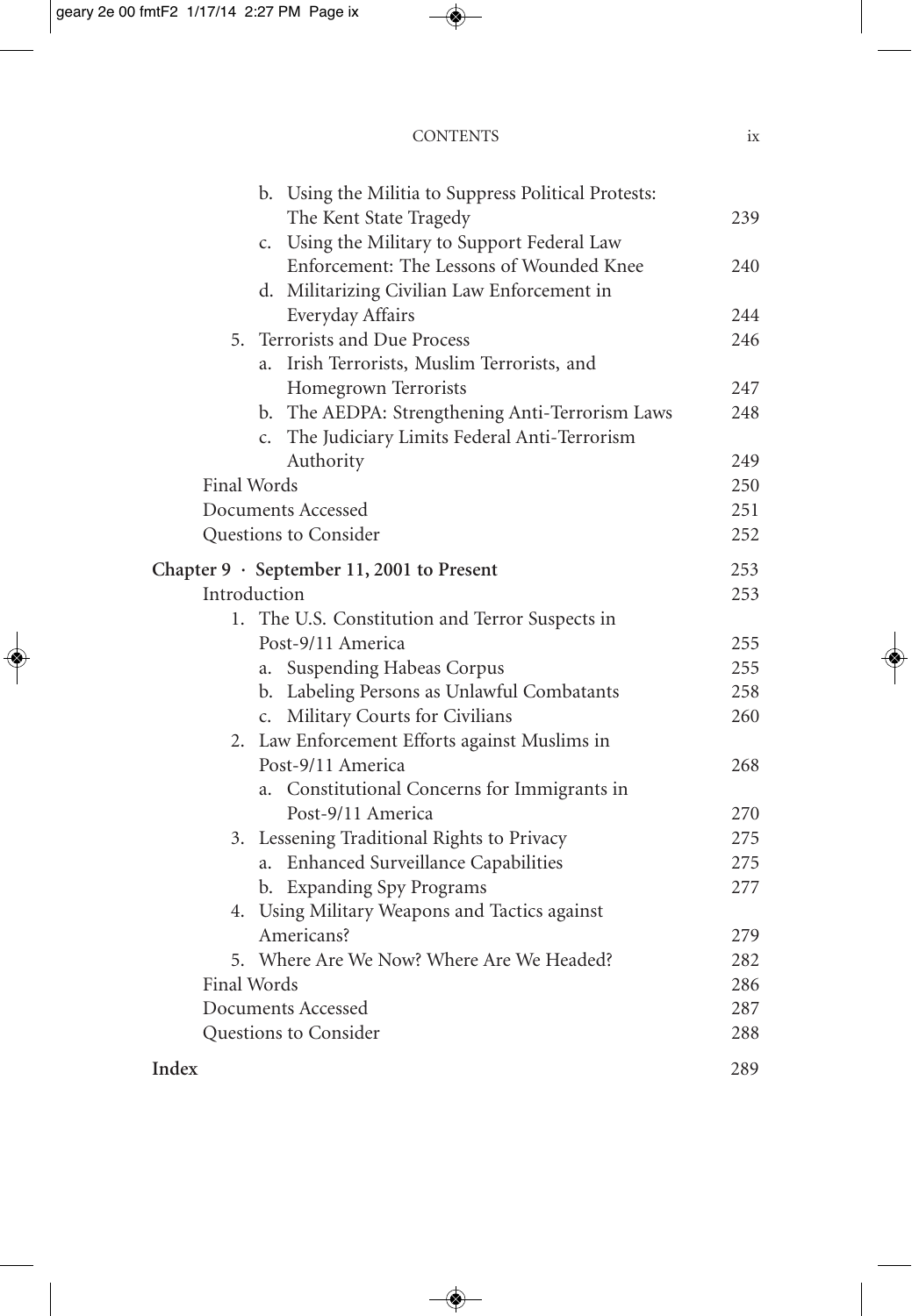## **Table of Cases**

Abrams v. United States, 102, 182 Baggett v. Bullitt, 175 Bisonette v. Haig, 242, 243 Brandenburgh v. Ohio, 184 Carroll v. United States, 227 Chimel v. California, 227 Coolidge v. New Hampshire, 227 Cramp v. Board of Public Instruction, 175 Debs v. United States, 95, 102, 107, 116, 119 Dennis v. United States, 161, 180, 181, 183, 193 Duncan v. Kahanamoku, 125, 126, 137, 160 Ex parte Endo, 141, 160 Ex parte Merryman, 62, 65, 66, 72, 125, 143 Ex parte Milligan, 55, 74–76, 80, 81, 125, 137, 146, 147 Ex parte Quirin, 142, 145–147, 160 Ex parte Vallandigham, 70–72, 75, 78, 87, 88, 95 Foster v. United States, 180 Garner v. Board of Public Works, 175 Gilligan v Morgan, 240

Gitlow v. New York, 108, 114–116, 119 Hamdan v. Rumsfeld, 179, 266 Hamdi v. Rumsfeld, 7, 8, 179, 257–260, 264, 267, 288 Hirabayashi v. United States, 133–137, 139, 141, 274 Hobson v. Wilson, 233 Immigration and Naturalization Service v. St. Cyr, 249 In Re Territo, 147 Johnson v. Eisentrager, 156–158, 267 Korematsu v. United States, 133–139, 141, 160, 270, 274 Laird v. Tatum, 202, 207 Minersville School District v. Gobitis, 173 Miranda v. Arizona, 263 Rasul v. Bush, 158, 179, 263, 288 Semayne's Case, 17 Schenck v. United States, 100–102, 116, 119, 181 Scheuer v Rhodes, 240 Tatum v. Laird, 207 Terry v. Ohio, 227 Turkmen, et al. v. Ashcroft, 274 United States v. Foster, 180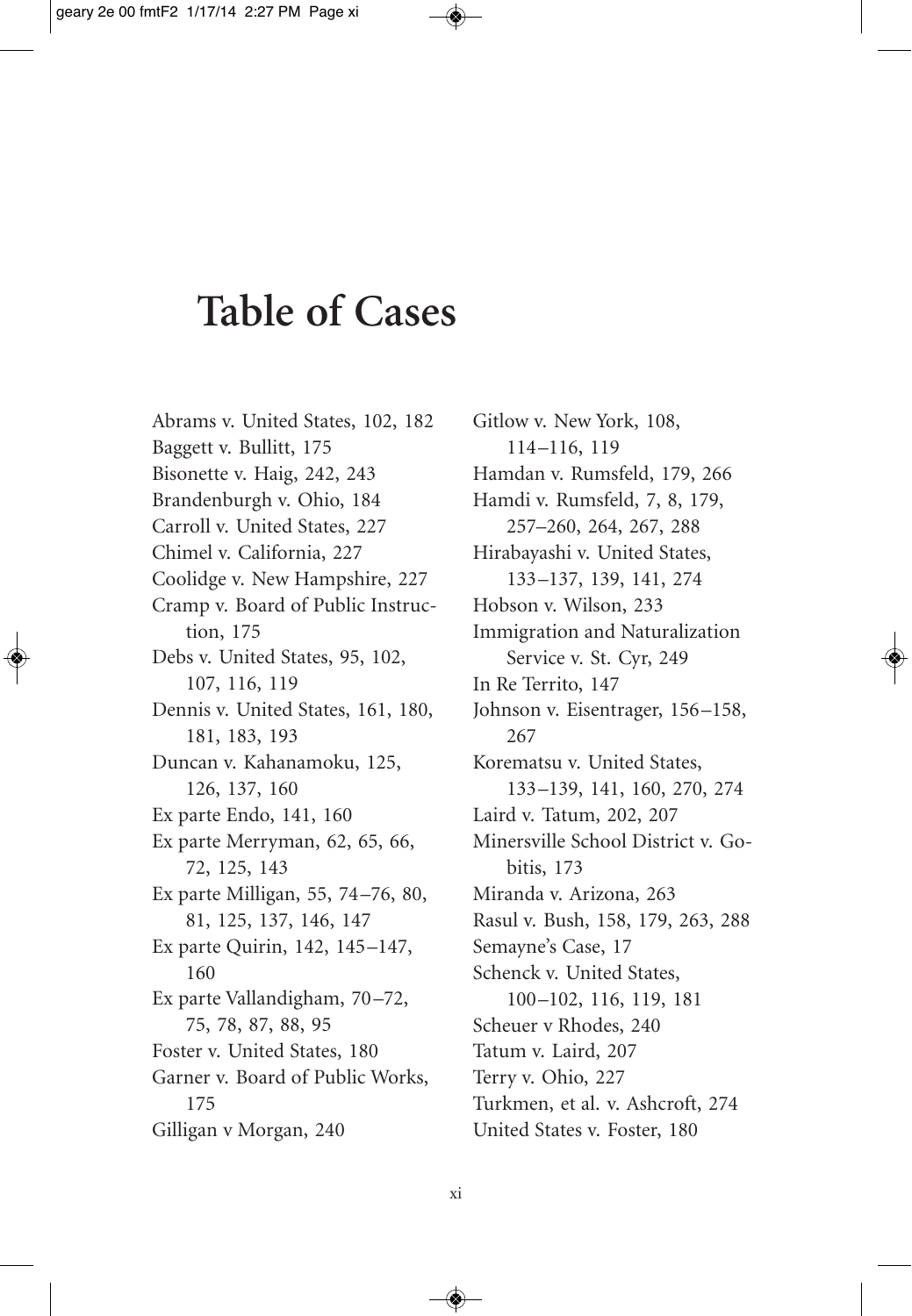- United States v. Jaramillo, 241 United States v. Lindh, 7, 8, 257–259
- United States v. Plamondon, et al., 226
- United States v. Price, 194
- United States v. Red Feather, 242
- United States v. United States District Court, 173, 207, 225, 226, 234, 242, 243, 251
- West Virginia v. Barnette, 173–174 Whren v. United States, 271 Application of Yamashita, 121, 154–156 Yates v. United States, 67, 161, 183–186, 189 Youngstown Sheet and Tube v. Sawyer, 161, 176–179, 227 Zadvydas v. Davis, 249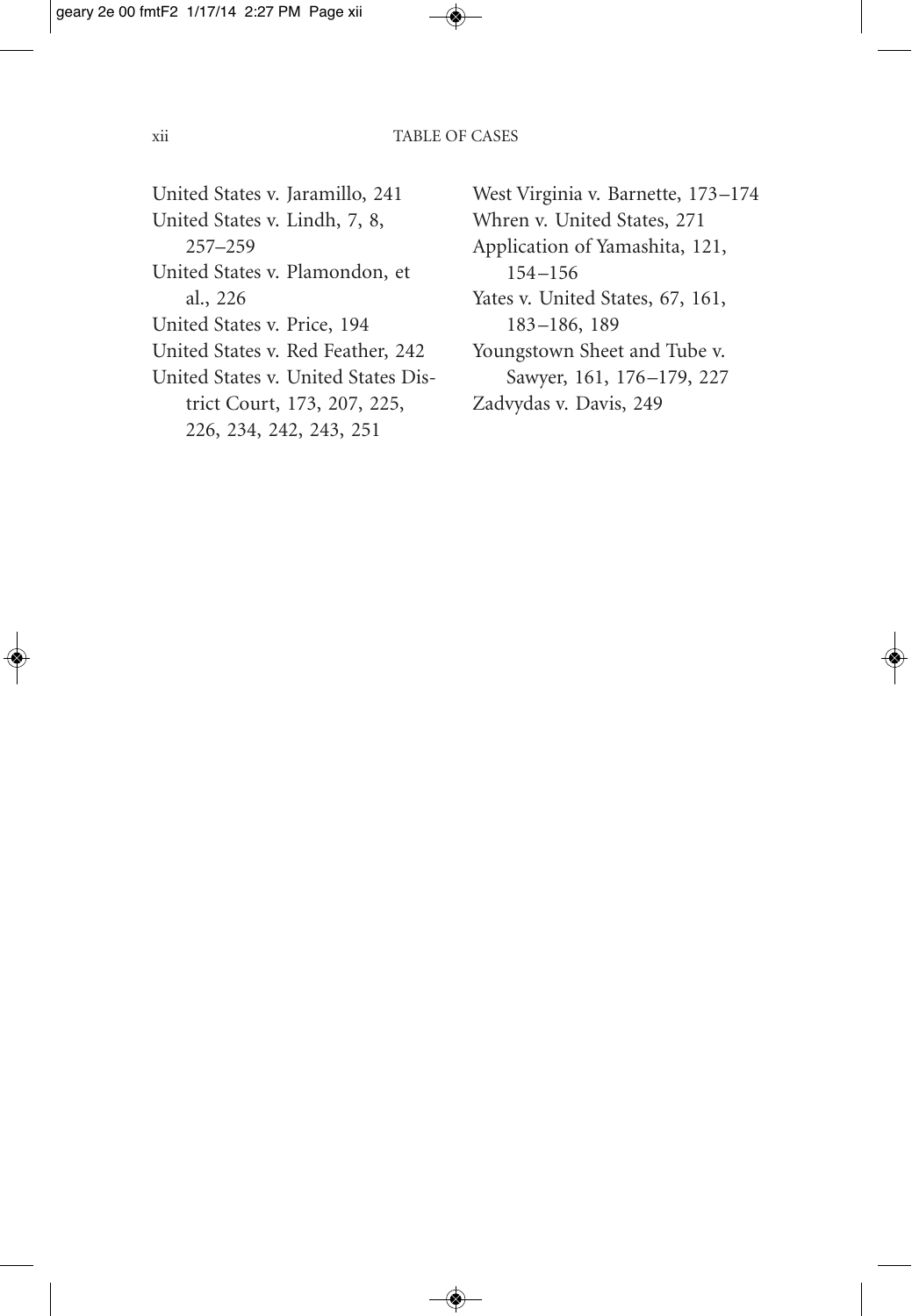## **Preface to the Second Edition**

For many Americans the events of Tuesday, September 11, 2001, will never be forgotten. First, the South Tower of the World Trade Center burned fiercely from the crash of a jetliner. Then, as terrible as that scene was, another jetliner slammed into the North Tower, adding to the horror. As a New York City police sergeant assigned to police headquarters, I experienced those events first-hand. It was a day that changed my life forever.

Retiring in 2002, I took up teaching as my vocation, trying to understand the 9/11 attacks in the context of the greater world, not just as a New Yorker. Thus, in 2005 I began writing what was to become a textbook detailing the chronological history of our nation's struggle balancing national security with civil liberty. The first edition of the book, published in 2007, was titled *Sweet Land of Security*. At the time of its publication, President George Bush was still in office, but a Chicago-based Senator named Barack Obama was soon to be elected as the nation's next president. Back then, the nation was embroiled in a fierce debate over issues involving labelling suspected terrorists as unlawful combatants, the suspension of habeas corpus, using the military to try terrorists on terror-related charges, torture, and allegations that our federal law enforcement agencies were spying on mosques.

From 2011 to 2014, I re-wrote the book, now called *National Security and Civil Liberty: A Chronological Perspective*, adding a new chapter examining the Red Scare of the 1920s and 30s and updating the last chapter to reflect discussions of new issues that have surfaced in America's War on Terror since 2007: despite assurances from President Obama to close the terrorist detention center located in Guantanamo Bay, Cuba, it is still in operation, and the military is trying terrorists there; the National Security Agency has begun capturing and storing hundreds of millions of telephone records and emails of ordinary American citizens without a judicial warrant or without any suspicion of criminal activity whatsoever; and the military's use of unmanned combat aerial vehicles, called drones, to launch laser-guided rockets at our enemies has recently come under severe criticism from Congress and the world. The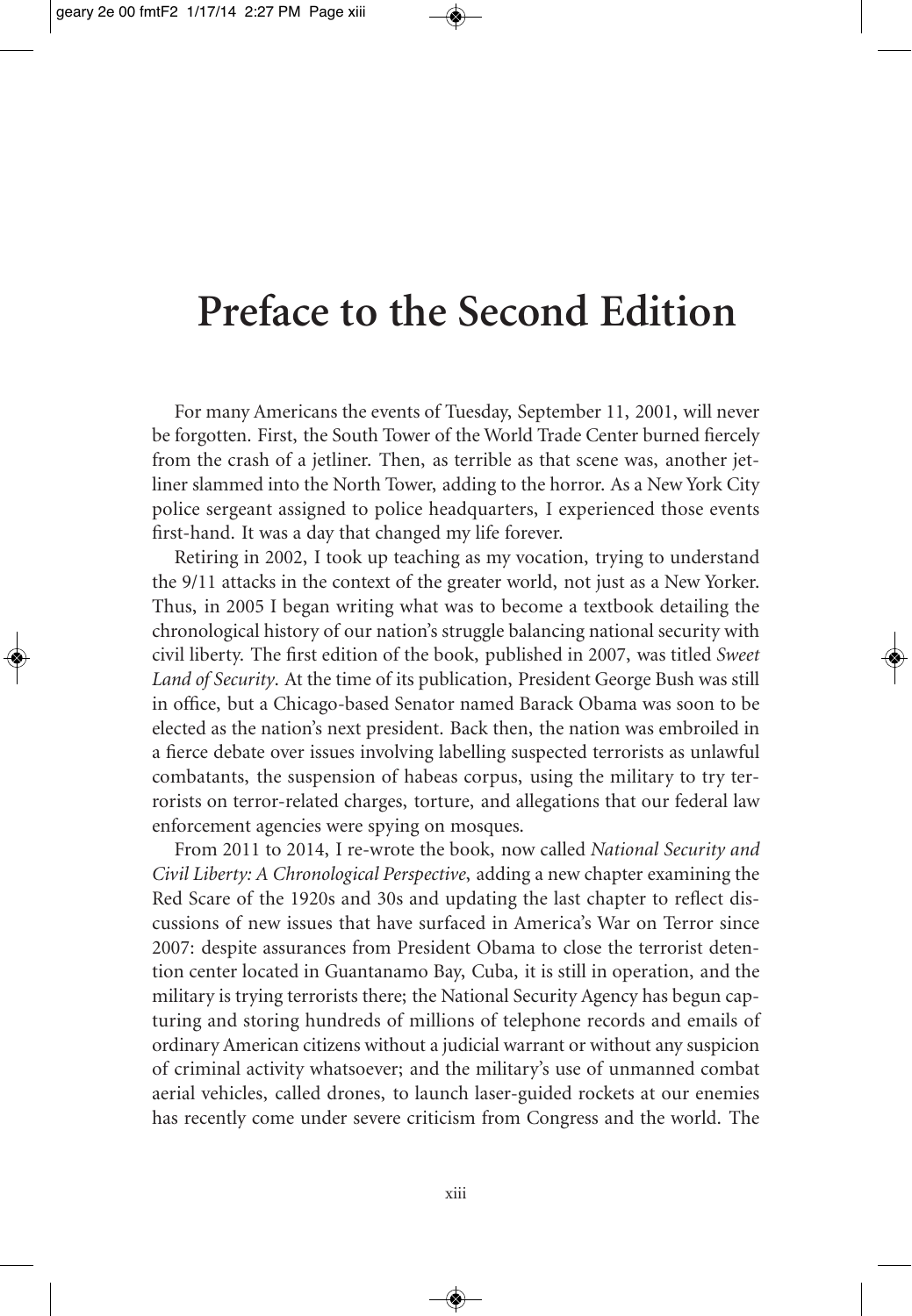deaths of several overseas American citizen-terrorists now have Americans wondering if an American president would authorize missile strikes against fellow citizens here in the heartland.

I cannot cover every incident that has affected the balance of national security and civil liberty in America. That would require the reader to study the minutiae of government and politics. I have, therefore, deliberately chosen only those incidents and topics I think are most valuable in understanding the basic struggle, dividing them into nine time periods. Good reading!

> Michael T. Geary New Haven, CT January, 2014